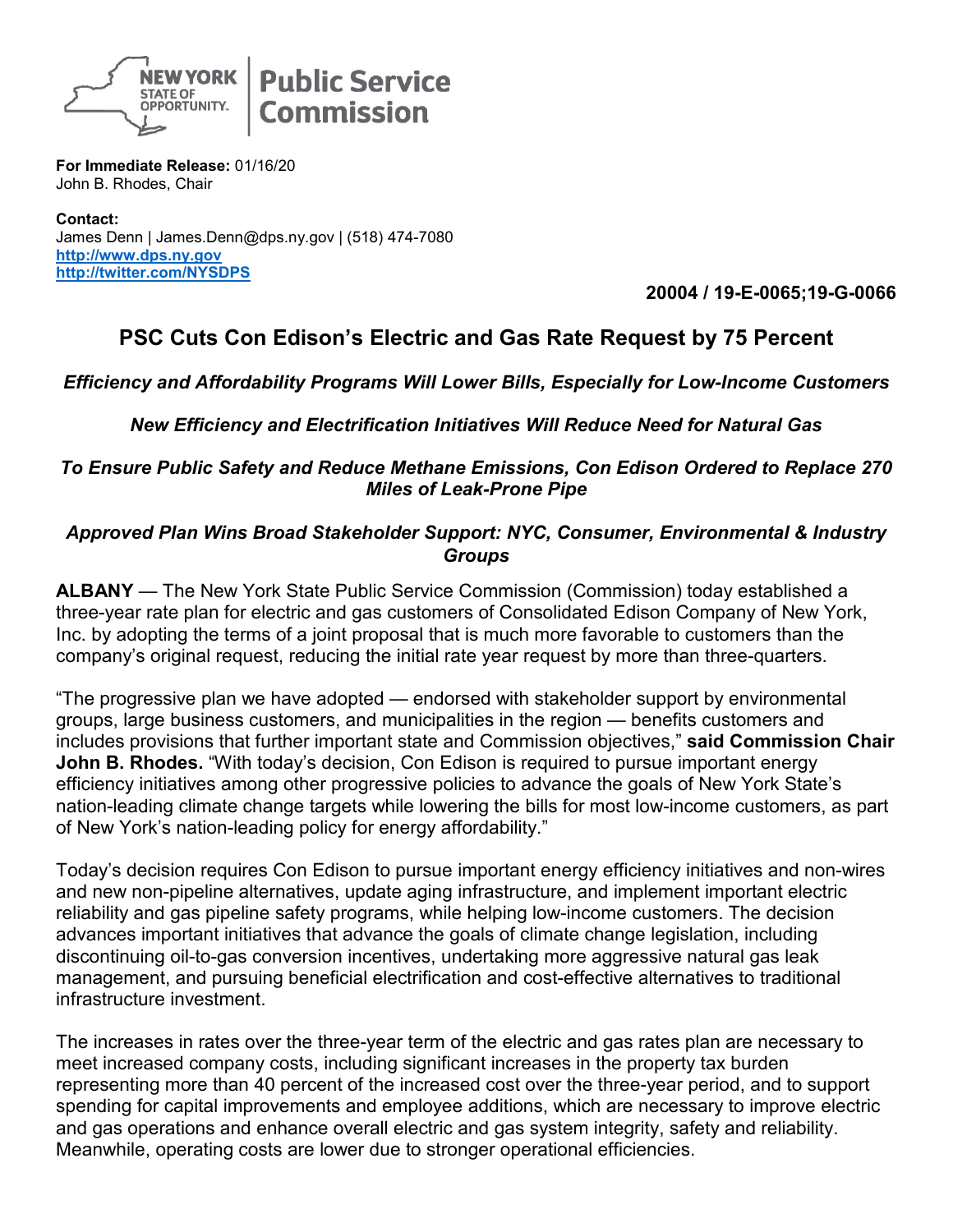Major drivers associated with the electric and gas delivery rate increases include rate base growth and increases in depreciation expenses and property tax expenses. Additionally, the electric rate increase is also driven by a decrease in forecasted revenue due to declining sales. In particular, the rate increases support Con Edison's investments in infrastructure to provide resiliency to storm and weather events, provide for modernized grid and network operations, and to remove leak prone pipe.

The Commission's decision accounted for issues and concerns raised in public comments. The decision also supports the Reforming the Energy Vision initiative, or REV, which aims to build a cleaner, more resilient and affordable energy system. Highlights of the decision include:

- **Information Technology (IT):** Funding to replace, upgrade, or install new IT related applications including the replacement of its customer service system, upgrade its outage management system, and install of a new geographic information system;
- **Electric and Gas Low-Income Programs:** Provides a discount, depending on the program, to eligible low-income residential customers, who are expected to be held harmless from rate increases in the first year of the rate plan. The company will waive reconnection fees for its low-income customers, during the terms of the rate plans. They will also continue to automatically enrollment low-income customers into the budget billing program;
- **Customer Energy Solutions Provisions:** Continues to facilitate electric vehicles in New York through the SmartCharge New York and "Make Ready" infrastructure programs; and
- **Storm Preparedness:** Includes significant expenditures to increase storm resilience.

Under its initial proposal, the utility sought a first-year electric revenue increase of \$485 million, or 4.6 percent increase in total revenues. When considering \$178 million of expiring customer credits total revenues would have increased by 7 percent. The company also sought a \$210 million gas revenue increase, or about 9.1 percent increase in total revenues. When considering \$102 million of expiring customer credits, total revenues would have increased by 14 percent.

Instead, the Commission approved a first-year electric rate increase of \$113.3 million, or 3.1 percent, and a first-year gas rate increase of \$47.2 million, or 6.7 percent. In the second year, electric revenues will increase \$370.3 million, or 3.8 percent, and will increase \$326.4 million, or 3.3 percent in the third year. Gas revenues in the second year will increase \$176.3 million, or 7.3 percent, and will increase \$170.3 million in the third year, or 6.5 percent.

Under the new rate plan, a residential electric customer using 600 kWh per month would see an average total monthly bill increase of \$5.46 or 4.2 percent this year, \$6.37 or 4.7 percent starting January 2021, and \$5.65 or 4 percent starting January 2022. A residential gas heating customer using an average of 100 therms per month would see an average monthly bill increase of \$11.37 in the first year, or 7.5 percent, an \$14.44 increase in the second year, or 8.8 percent, and a \$12.86 increase in the third year, or 7.2 percent.

Since the beginning of the case, Department staff has worked tirelessly to minimize cost increases by advocating for progressive outcomes regarding affordability, and energy efficiency and limiting costs to those necessary for the provision of safe and reliable utility service. Parties who signed the joint proposal include the Consolidated Edison; Department of Public Service staff; New York City, Association for Energy Affordability, Blueprint Power, CALSTART, ChargePoint, Inc., Consumer Power Advocates, Direct Energy Services, LLC, Metropolitan Transportation Authority, New York Energy Consumers Council, New York Geothermal Energy Organization, New York State Office of General Services, New York Power Authority, New York Retail Choice Coalition, and the Sabin